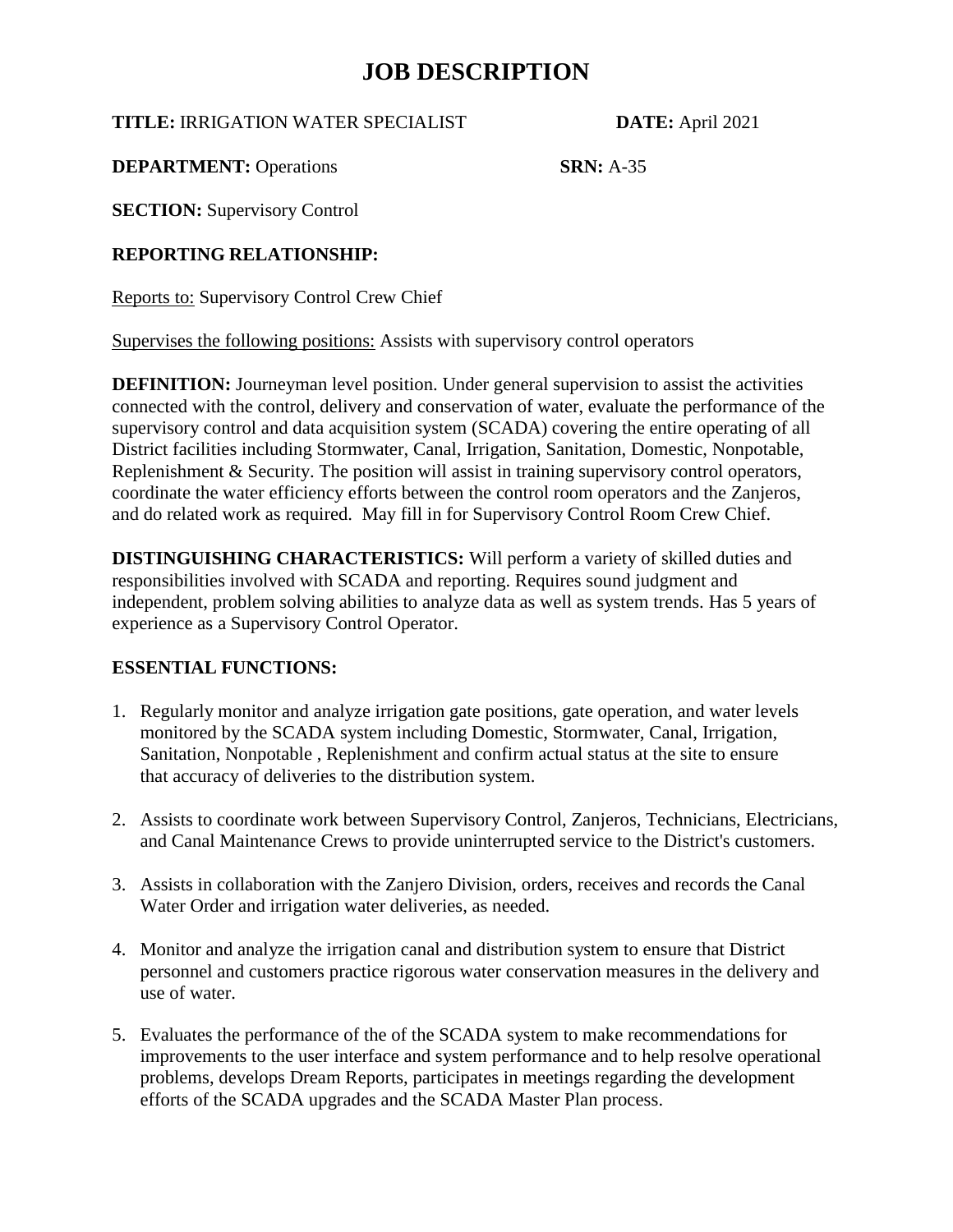Irrigation Water Specialist Page 2

- 6. Assists to evaluate water movement through the canal system so level limits as implemented by the Bureau of Reclamation are strictly adhered to and compiles data and prepares the drawdown reports for the Coachella Canal Lining Project.
- 7. Regularly cover all Supervisory Control room shifts and uses time skillfully and maintain proficient skills to perform the supervisory control operator essential functions.
- 8. Assists to train the Supervisory Control Operators to perform their essential functions stressing the importance of providing good customer service to both co-workers and the District's customers, as well as safety, and industry best practices. Assists with work schedule planning to ensure that all supervisory control work shifts are covered.
- 9. As directed, develops process improvement and ensures consistent methods for monitoring tracking, trending and reporting that are aligned with the District, Operations, and Control Room's objectives, goals and visions. Works to improve the Control Room response, utilization and collaboration with NexGen, CMMS, and the Emergency Response Plan and communication with the Emergency Operation Center.
- 10. Works with Supervisor to develop, improve and conduct routine analyses of the Alarm Management Program.
- 11. Communicate effectively with others both orally and in writing. Deal tactfully with the public and work cooperatively with others.
- 12. Reports for duty in either Control Room location, as directed.

### **MINIMUM QUALIFICATIONS:**

License or Certificates: Valid California Operators license issued by the State Department of Motor Vehicles. Department of Motor Vehicles driving record may influence employment or classification. Possession of Water Distribution Operator Grade II issued by the State of California is required. Possession of Water Efficiency I, DHS D-II, Water Treatment Operator, Collections Systems, or Wastewater Treatment Plant Operator certificates is highly desirable. Proficient knowledge of Microsoft Office, SunGard, Touchpoint, Everbridge, Network Fleet and GIS systems.

Education: High School diploma or equivalent. College coursework up to and including an Associate's or Bachelor's degree in water industry, management or government related areas of study is highly desirable.

Experience: Any combination of experience which would likely provide the required knowledge and abilities is qualifying. A typical way to obtain this knowledge and abilities would be to have three years' experience as an Irrigation Water Technician or five years' experience as a Supervisory Control Operator.

| Knowledge of:<br>Basic mathematics |  |
|------------------------------------|--|
|------------------------------------|--|

- Principles of hydrography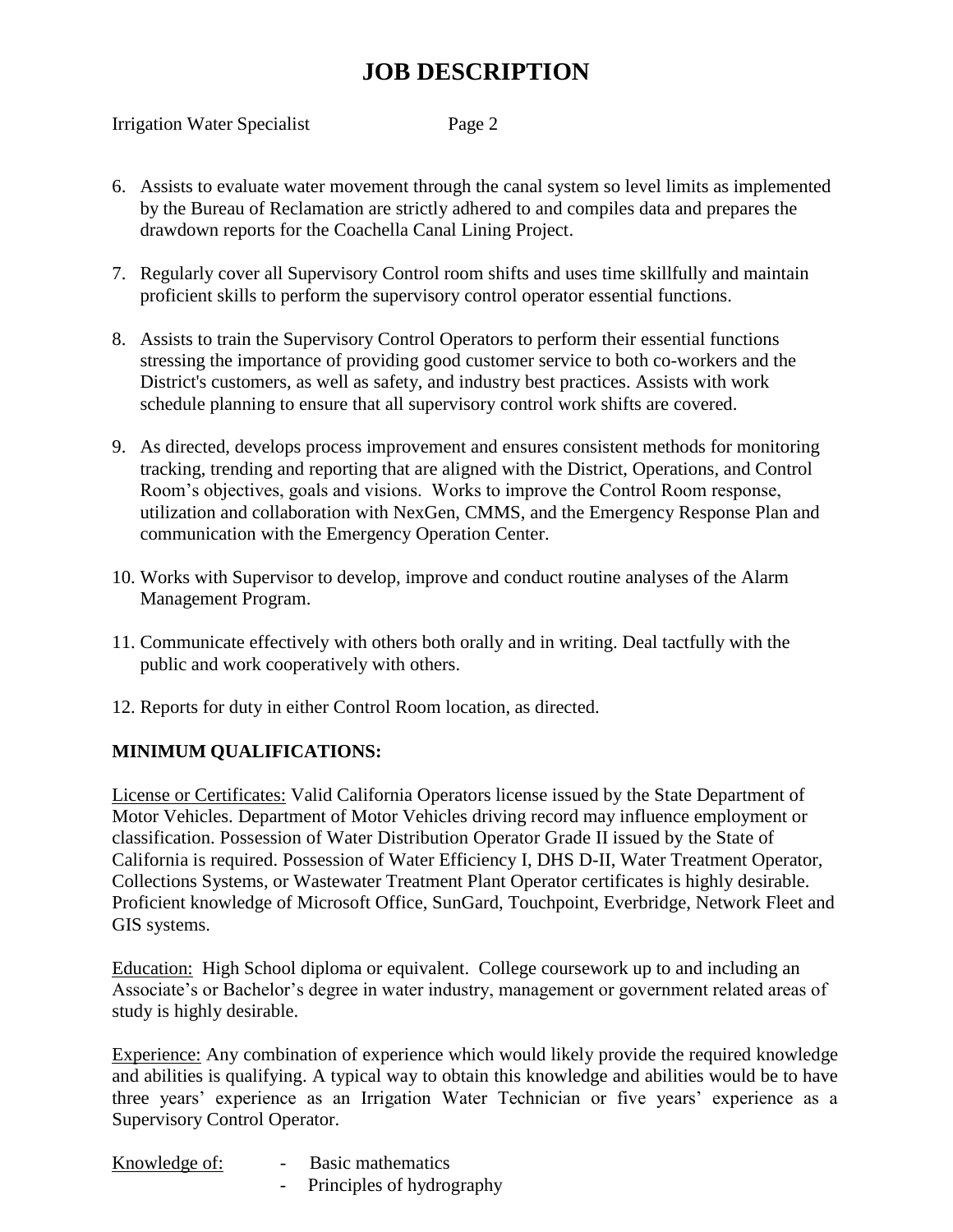Irrigation Water Specialist Page 3

- Effective customer service
- Effective telephone skills
- Effective communication skills
- Operation of two-way radio system
- Computer work stations and consoles
- Correct English usage, spelling, and grammar
- Local Street names, locations, and geography
- District policies, procedures, and regulations
- Principles of operation of the domestic system
- Principles of operation of the irrigation system
- Principles of operation of the sanitation system
- Supervisory control and data acquisition system operating procedures
- Microsoft Word, Outlook, Sungard, GIS, GPS, SCADA